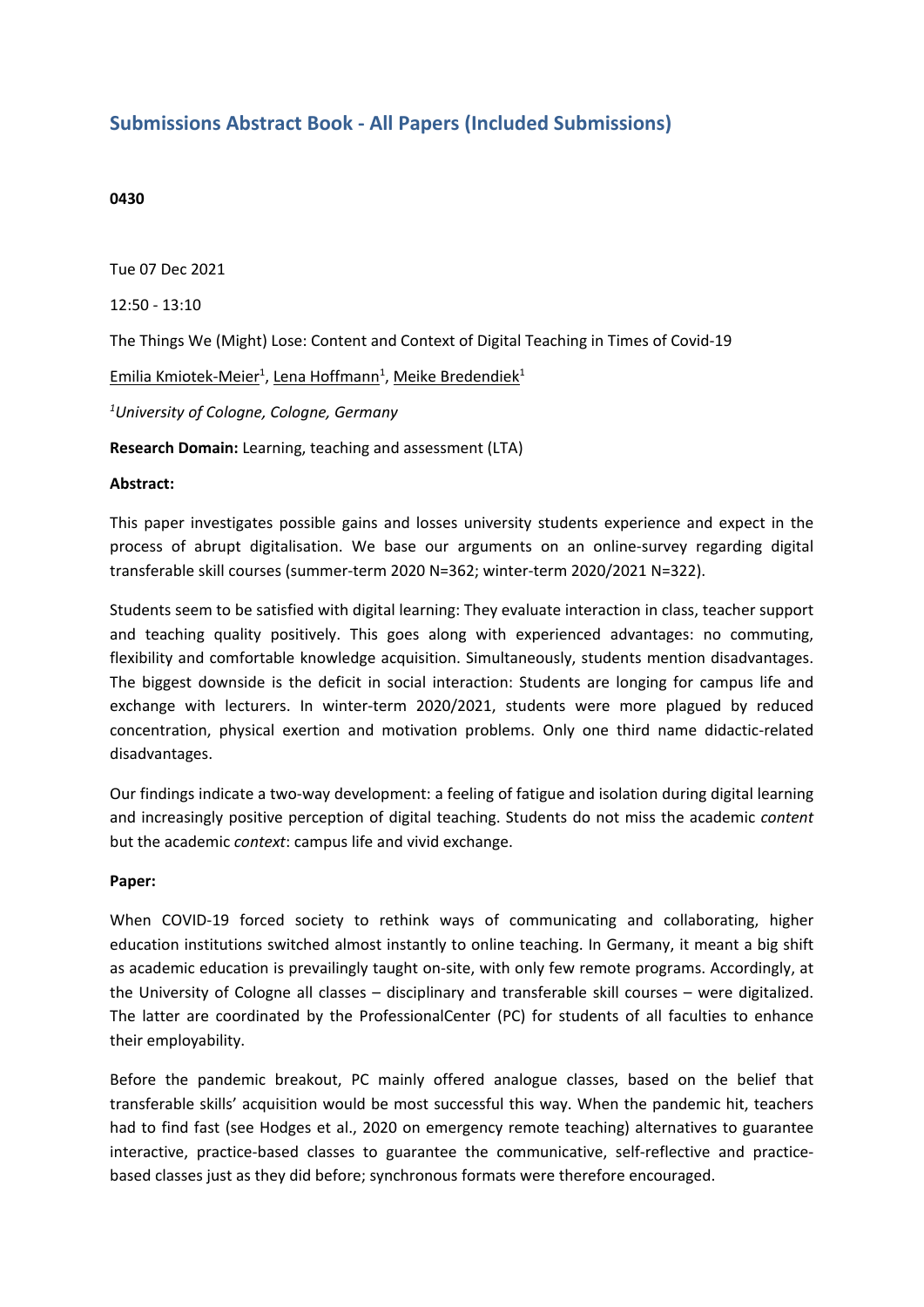This paper uses transferable skill courses to investigate possible gains and losses university students expect in the process of abrupt digitalisation. We base our arguments on results from an onlinesurvey regarding online teaching at PC, conducted in summer term 2020 (N <sup>=</sup> 362) and winter term 2020/2021 (N <sup>=</sup> 322).

Outwardly, students seem to be satisfied with digital learning. Almost three quarters state that digital learning is <sup>a</sup> good alternative to live classes. Next to <sup>a</sup> positive overall evaluation (81.8% in summer term (ST) 2020; 82.4% in winter term (WT) 2020/2021), students were satisfied with interaction in class (ST: 73.6%; WT: 77.1%), teacher support (ST: 92.6%; WT: 89.4%) and teaching quality (ST: 87.0%; WT: 91.2%). This goes along with advantages students experience: no commuting (ST: 80.9%; WT: 89.3%), flexibility (ST: 78.4%; WT: 85.0%) and comfortable knowledge acquisition (ST: 55.1%; WT: 59.4%). Those figures are contradictory to some previous findings, reporting students "hate" online classes (Ramlo 2021). However, flexibility has been previously shown as an advantage of online classes (Bettinger & Loeb 2017), allowing students to link different domains of their life, e.g. family and work.

Simultaneously, students at PC also mention disadvantages. The biggest downside is deficit in social interactions. Students mainly miss their fellow students (ST: 80.2%; WT: 91.8%), to <sup>a</sup> lesser extent their lecturers (ST: 54.8%; WT: 66.5%). In winter term 2020/2021, they were more plagued by reduced concentration (ST: 51.0%; WT: 67.0%), physical exertion (ST: 39.9%; WT: 63.1%) and motivation problems (ST: 36.9%; WT: 58.4%). In general, only one third name didactic-related disadvantages such as limited range of exercises (ST: 33.8%; WT: 28.3%) and workload (ST: 28.1%; WT: 35.2%), which is in line with positive course evaluation.

Asked in an open question "What will you as <sup>a</sup> student possibly lose if teaching continues to be digital?", students name predominantly social aspects as daily and academic exchange, face-to-face communication or creative cooperation with other students. They are longing for campus life and exchange with lecturers. Regarding social competences, students are afraid to miss the learnings "between the lines".

Thus, our findings indicate <sup>a</sup> two-way development. On the one hand, the answers reveal <sup>a</sup> feeling of fatigue and isolation during digital learning. On the other hand, the positive aspects of the digitization of teaching are increasingly being perceived. Previously, the study of Tang et al (2020, p. 1) showed that "the combined model of online teaching with the flipped learning improved students' learning, attention, and evaluation of courses". Almost all PC courses followed an interactive approach. The pandemic has shown that soft skill training in small, interactive, low-threshold digital classes is possible; <sup>a</sup> focus shall be set on <sup>a</sup> wise use of tools, possible scopes and space for interaction. The importance of proper communication, also understood as connection with students in the classroom, being approachable and responsive to students' needs, was discussed by Frazer et al. (2017).

However, even if PC strengthens collaboration and communication within its mostly synchronous classes and enables exchange - in contrary to many other online formats where learners lack any social interaction and are left alone with the material, we observe that digital teaching is not <sup>a</sup> solution for all and for ever. While around the half of the sample is in favour of live classes, 40% prefer the digital mode. University life is not only about academic knowledge but also about social